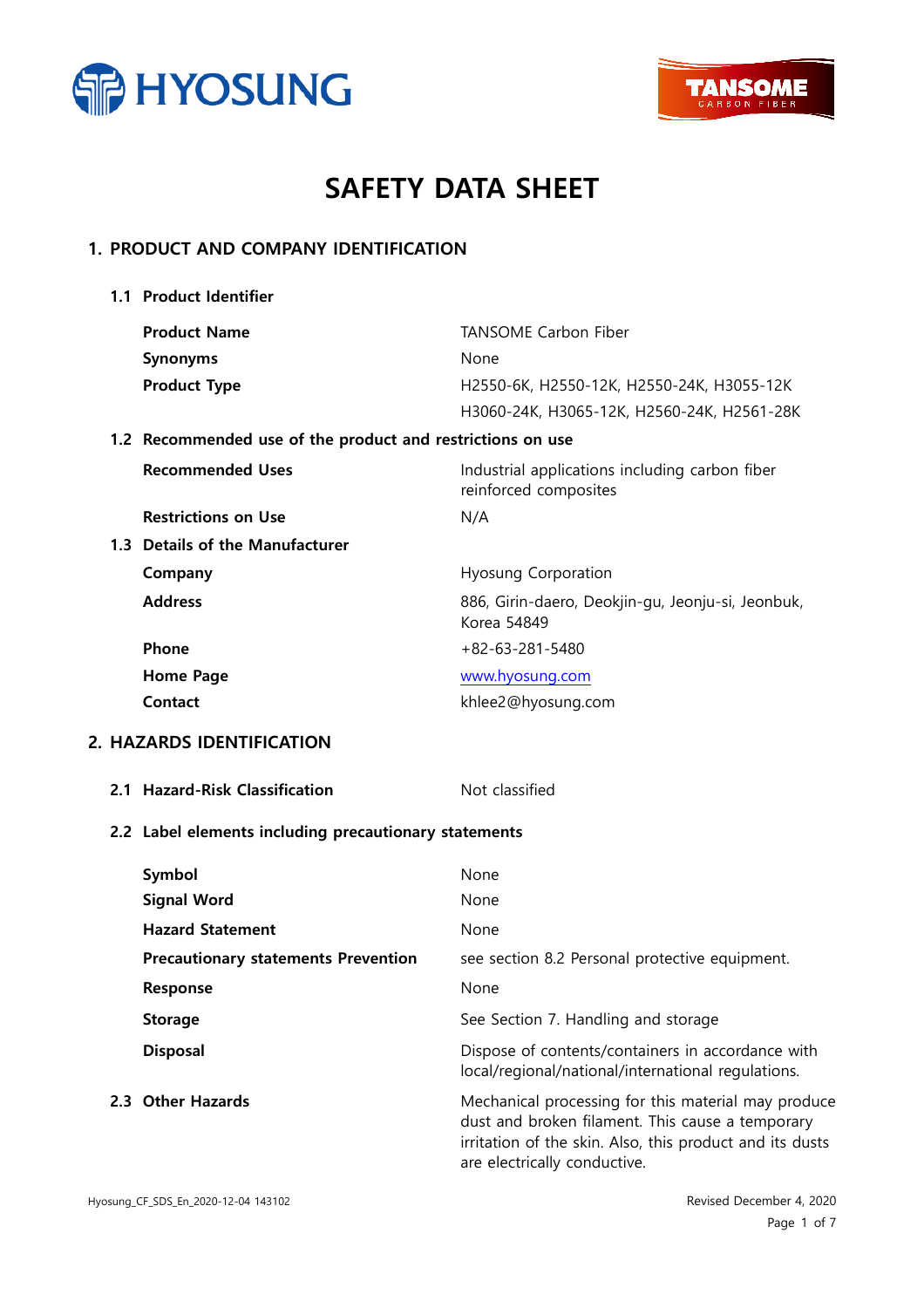

## HMIS Rating

|              | Health | Flammability | Reactivity |
|--------------|--------|--------------|------------|
| Carbon Fiber |        |              |            |
| Sizing agent |        |              |            |

※ Minimal : 0, Slight : 1, Moderate : 2, Serious : 3, Severe : 4

## 3. COMPOSITION / INFORMATION ON INGREDIENTS

| Component    | Composition,<br>% by weight | CAS No.      | TSCA       |
|--------------|-----------------------------|--------------|------------|
| Carbon Fiber | $\geq 98.0\%$               | 7440-44-0    | Registered |
| Sizing agent | $\leq 2.0\%$                | Trade Secret | Registered |

## 4. FIRST AID MEASURES

| Immediately wash eyes with plenty of water for at<br>least 15 minutes and if irritation persists or allergic<br>reaction occurs, consult a medical physician.                                                     |
|-------------------------------------------------------------------------------------------------------------------------------------------------------------------------------------------------------------------|
| Immediately wash skin with plenty of water and<br>soap. To avoid further irritation, do not rub or<br>scratch irritated skin. If irritation persists or allergic<br>reaction occurs, consult a medical physician. |
| Evacuate from the dusty contaminated and remove<br>to fresh air. If breathing continues to be difficult, get<br>medical attention.                                                                                |
| In the event of deliberate ingestion, do not induce<br>vomiting unless directed to do so by consulting with<br>a doctor.                                                                                          |
| 4.5 Indication of immediate medical attention and notes for physician                                                                                                                                             |
| Carbon fiber is inert, but it is so sharp and strong<br>that it may cause physical injury.                                                                                                                        |
|                                                                                                                                                                                                                   |
|                                                                                                                                                                                                                   |
| use water mist, foam, dry powder                                                                                                                                                                                  |
| dependent on processing plant conditions                                                                                                                                                                          |
| 5.2 Specific hazards arising from the chemical                                                                                                                                                                    |
| In case of fire hazardous decomposition such as CO,<br>CO <sub>2</sub> , N <sub>2</sub> , HCN occurs.                                                                                                             |
|                                                                                                                                                                                                                   |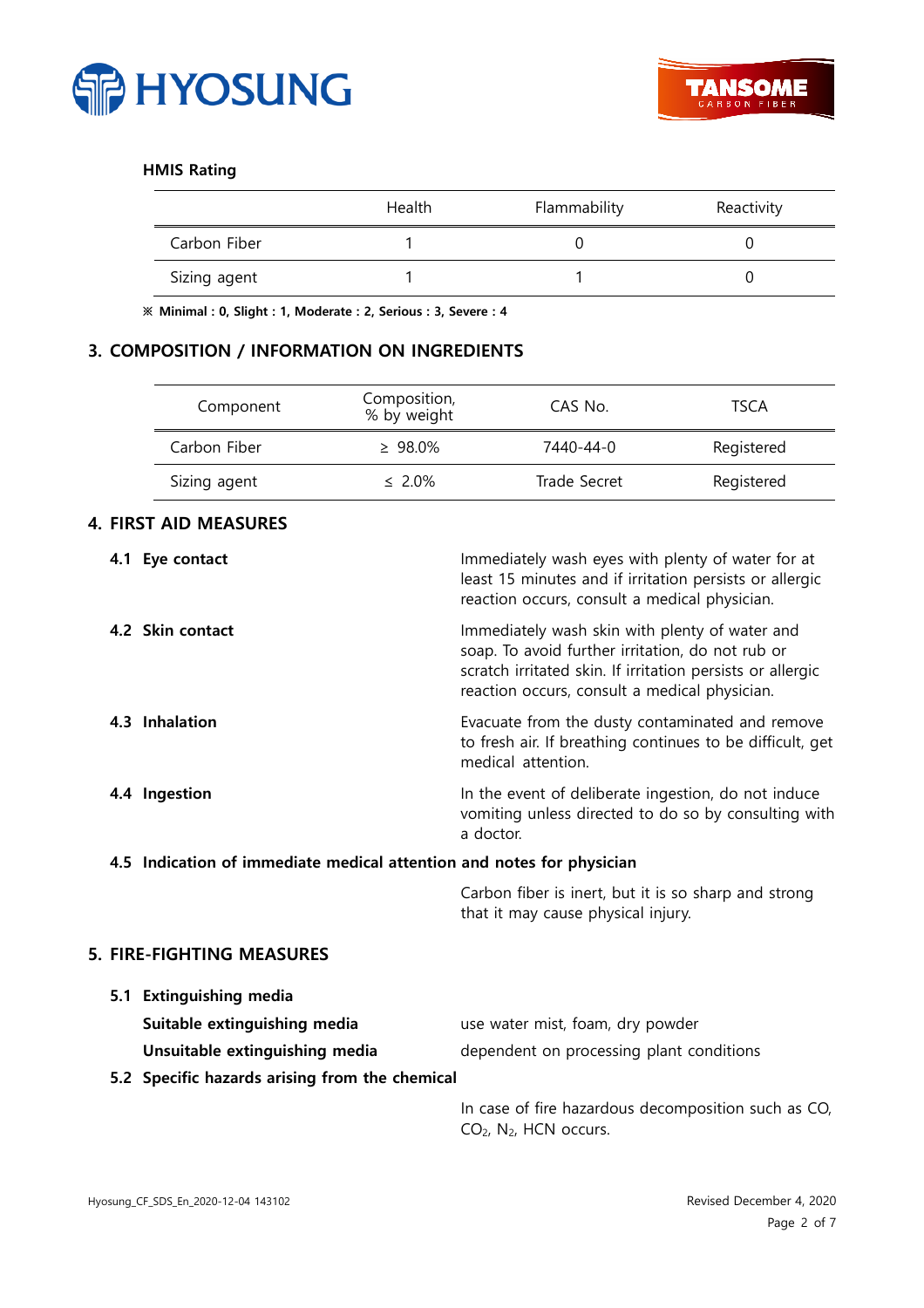



## 5.3 Special protective equipment and precautions for fire-fighters

Fire fighters should wear suitable protection and avoid exposure from the gas, carbon monoxide using a self-contained, positive pressure breathing apparatus (SCBA).

Fight fires from a safe distance or protected areas.

## 6. ACCIDENTAL RELEASE MEASURES

#### 6.1 Personal precautions, protective equipment and emergency procedure

N/A

#### 6.2 Environmental precautions and protective procedure

N/A

#### 6.3 Methods and materials for containment and cleaning up

In case of spill, collect the spilled materials. If the material is not contaminated, put it into a clean container and it can be reused. Otherwise, dispose of it properly. Because the fiber and dust is electrically conductive and may become airborne, clean up with a vacuum.

#### 7. HANDLING AND STORAGE

#### 7.1 Precautions for safe handling

At all stages of processing and handling, make sure that airborne fiber dust and broken filaments are extracted with adequate ventilation, as to minimize skin irritation, electrical malfunction to machinery, electronics, etc.

Avoid skin contact by using appropriate protective equipment such as safety glasses, gloves, clothing.

#### 7.2 Conditions for safe storage

Store in a cool, dry place and maintain sealed against contamination. Do not store together with oxidizing agents.

#### 8. EXPOSURE CONTROLS & PERSONAL PROTECTION

#### 8.1 Exposure standards for chemicals, biological exposure standards, etc.

| $\bigcirc$ Domestic exposure standard   | N/A                                   |
|-----------------------------------------|---------------------------------------|
| $\bigcirc$ ACGIH exposure standard      | N/A                                   |
| $\bigcirc$ Biological exposure standard | N/A                                   |
| 8.2 Appropriate engineering controls    | Local exhaust for fiber dust removal. |
| Hyosung_CF_SDS_En_2020-12-04 143102     | Revised December 4, 2020              |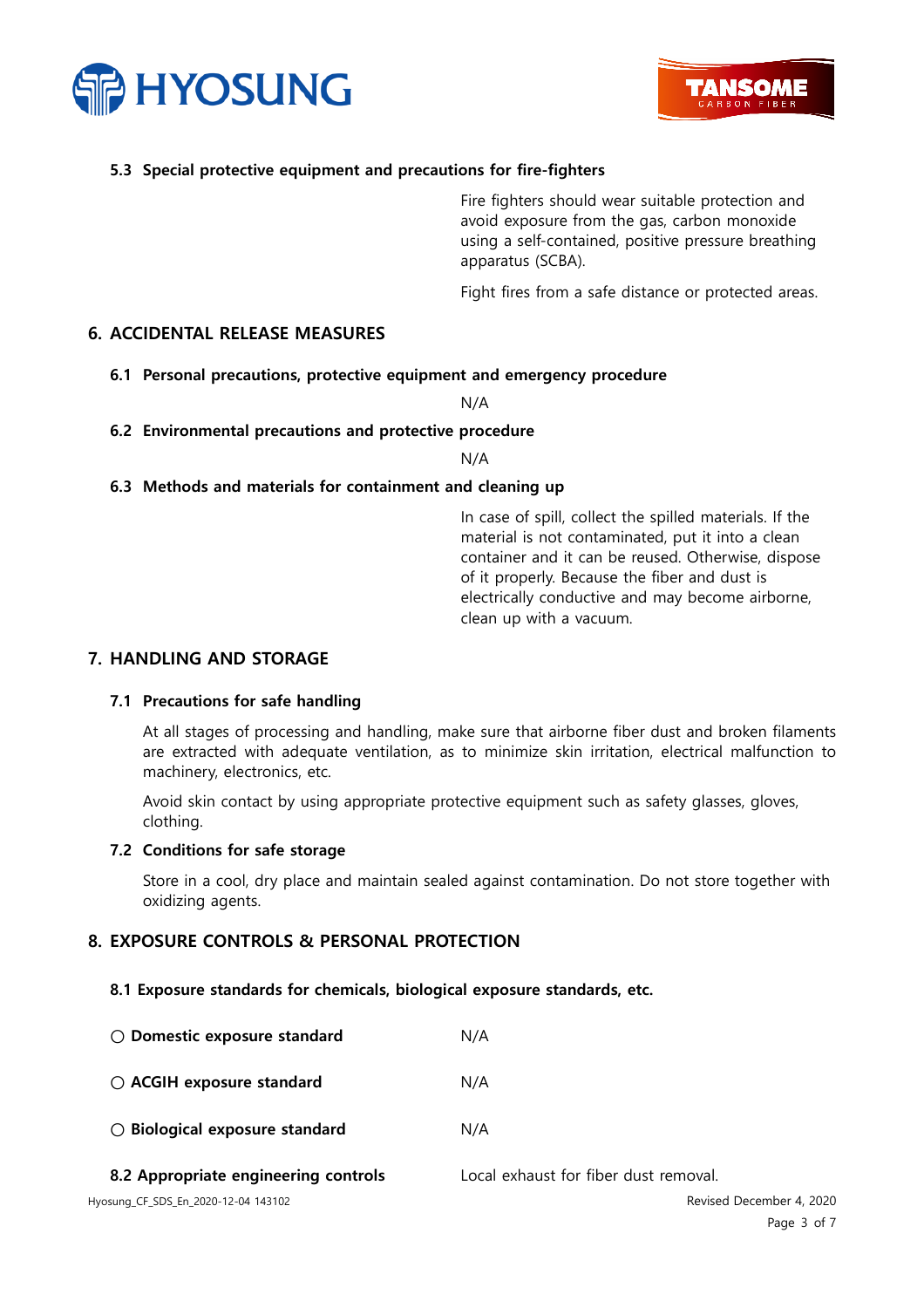



## 8.3 Personal Protective Equipment

| <b>Respiratory protection</b> | Overall, no breathing apparatus is needed.<br>However, if the dust concentration in the<br>atmosphere increases, use an approved dust<br>respirator. |
|-------------------------------|------------------------------------------------------------------------------------------------------------------------------------------------------|
| Eye protection                | Wear safety glasses with side shields                                                                                                                |
| <b>Hands protection</b>       | Wear protective gloves                                                                                                                               |
| <b>Body protection</b>        | Recommend disposal protective cloths to prevent<br>the transfer of dust                                                                              |

## 9. PHYSICAL & CHEMICAL PROPERTIES

| Appearance                                   | Black fiber(Solid)                                            |
|----------------------------------------------|---------------------------------------------------------------|
| Odor                                         | Odorless                                                      |
| <b>Odor threshold</b>                        | N/A                                                           |
| pH                                           | None                                                          |
| Melting point/freezing point                 | 3,500°C                                                       |
| Initial boiling point and boiling range      | None                                                          |
| Flash point                                  | None                                                          |
| <b>Evaporation rate</b>                      | None                                                          |
| Flammability (solid, gas)                    | N/A                                                           |
| Upper/lower flammability or explosive limits |                                                               |
|                                              | N/A                                                           |
| Vapor pressure                               | N/A                                                           |
| <b>Solubility</b>                            | insoluble (water and others)                                  |
| Vapor density                                | N/A                                                           |
| Specific gravity (relative density)          | $1.7 \sim 2.0$ g/cm <sup>3</sup>                              |
| Partition coefficient (n-octanol/water)      | N/A                                                           |
| <b>Auto-ignition temperature</b>             | N/A                                                           |
| Decomposition temperature (in air)           | Sizing agent : 160 ℃                                          |
|                                              | Carbon fiber: 700 °C                                          |
| <b>Viscosity</b>                             | N/A                                                           |
| <b>Molecular mass</b>                        | N/A                                                           |
| <b>10. STABILITY &amp; REACTIVITY</b>        |                                                               |
| 10.1 Chemical Stability                      | Stable under the normal condition for transfer<br>and storage |
| 10.2 Possibility of hazardous reactions      | Can react with strong oxidizing agents                        |
| 10.3 Condition to avoid                      | See section 7.2                                               |
| 10.4 Incompatible materials                  | See section 10.2                                              |
|                                              |                                                               |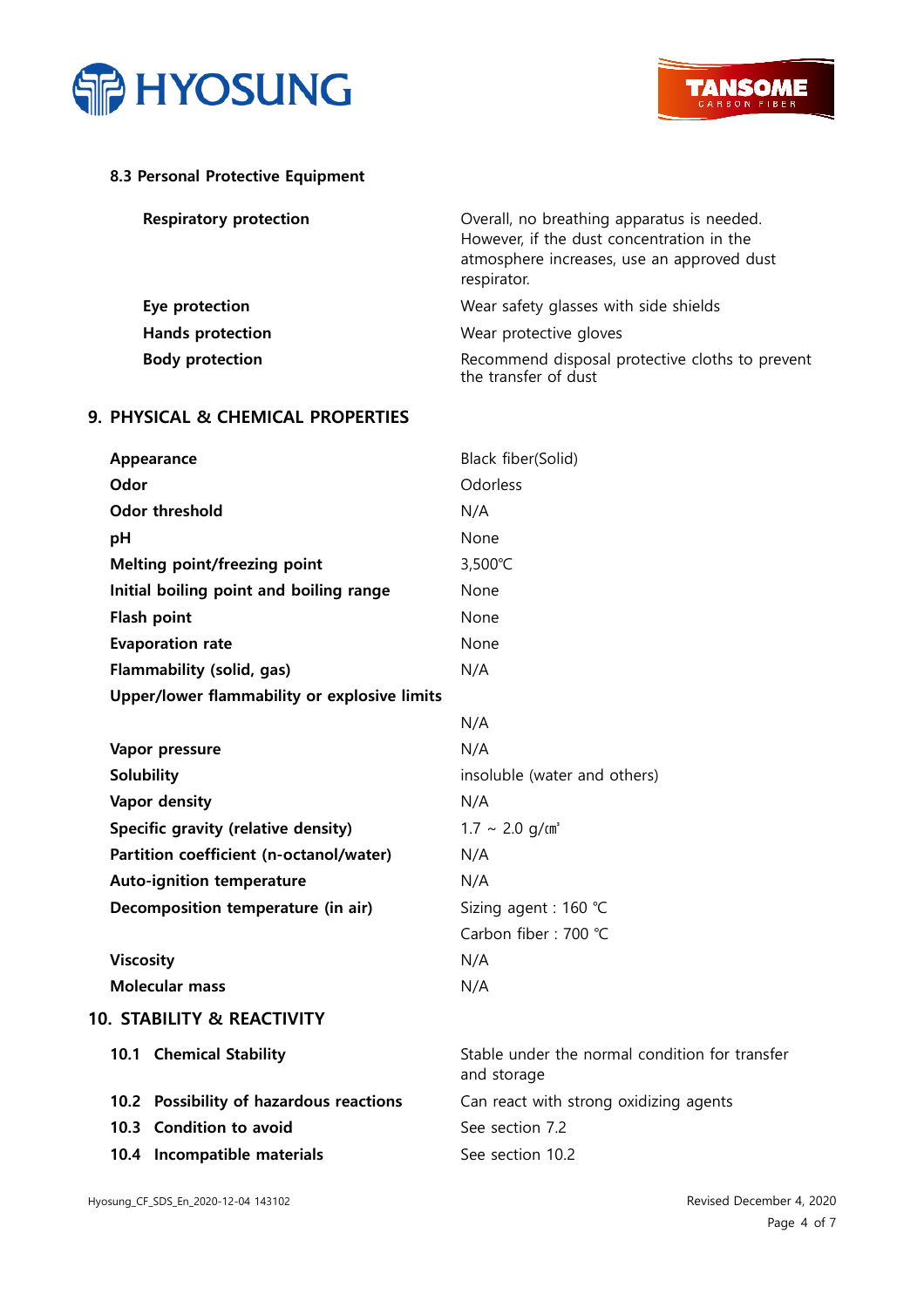



## 10.5 Hazardous decomposition product See section 5.2

## 11. TOXICOLOGICAL INFORMATION

| 11.1 | Information on the likely routes of exposure       |                                                                                                                         |
|------|----------------------------------------------------|-------------------------------------------------------------------------------------------------------------------------|
|      | <b>Acute toxicity</b>                              | N/A                                                                                                                     |
|      | <b>Respiratory</b>                                 | N/A                                                                                                                     |
|      | Oral                                               | N/A                                                                                                                     |
|      | Eyes or skin                                       | N/A                                                                                                                     |
|      | Skin contact                                       | N/A                                                                                                                     |
|      | 11.2 Health hazards information                    |                                                                                                                         |
|      | <b>Acute toxic</b>                                 | N/A                                                                                                                     |
|      | Skin corrosive / irritant                          | N/A                                                                                                                     |
|      | Serious eye damage / eye irritation                | N/A                                                                                                                     |
|      | <b>Respiratory sensitization</b>                   | N/A                                                                                                                     |
|      | Skin sensitization                                 | May cause an allergic skin reaction                                                                                     |
|      | Carcinogenicity                                    | N/A                                                                                                                     |
|      | Germ cell mutagenicity                             | N/A                                                                                                                     |
|      | <b>Reproductive toxicity</b>                       | N/A                                                                                                                     |
|      | Specific target organ toxicity (single exposure)   |                                                                                                                         |
|      |                                                    | N/A                                                                                                                     |
|      | Specific target organ toxicity (repeated exposure) |                                                                                                                         |
|      |                                                    | N/A                                                                                                                     |
|      | <b>Aspiration hazard</b>                           | N/A                                                                                                                     |
|      | <b>Other harmful effects</b>                       | N/A                                                                                                                     |
|      | 12. ECOLOGICAL INFORMATION                         |                                                                                                                         |
|      | 12.1 Aquatic and terrestrial ecotoxicity           | N/A                                                                                                                     |
|      | 12.2 Persistence and degradability                 | N/A                                                                                                                     |
|      | 12.3 Bioaccumulative potential                     | N/A                                                                                                                     |
|      | 12.4 Mobility in soil                              | N/A                                                                                                                     |
|      | 12.5 Other adverse effects                         | N/A                                                                                                                     |
|      | <b>13. DISPOSAL CONSIDERATIONS</b>                 |                                                                                                                         |
| 13.1 | <b>Disposal Method</b>                             | Waste materials must be disposed in accordance<br>with applicable local/regional/national/international<br>regulations. |

## 14. TRANSPORT INFORMATION

14.1 UN number None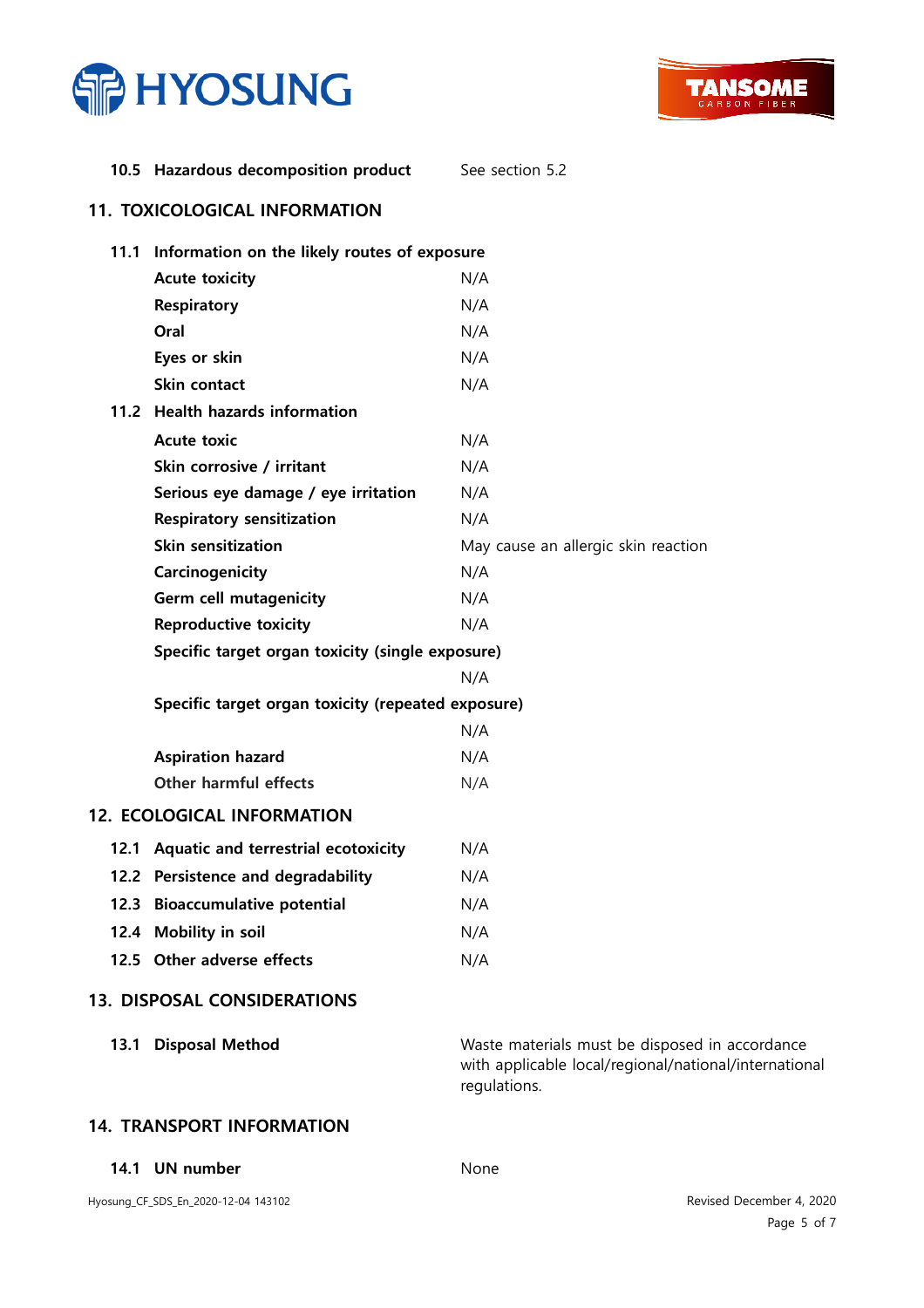



| 14.2 UN proper shipping name    | Not classified as a dangerous goods                                                              |
|---------------------------------|--------------------------------------------------------------------------------------------------|
|                                 | ADR (The European Agreement concerning the<br>International Carriage of Dangerous Goods by Road) |
|                                 | RID (The European Agreement concerning the<br>International Carriage of Dangerous Goods by Rail) |
|                                 | IMDG (International Maritime Dangerous Goods)                                                    |
|                                 | IATA (International Air Transport Association)                                                   |
|                                 | DOT (US Department of Transportation)                                                            |
| 14.3 Transport hazard class     | None (see section 14.2)                                                                          |
| 14.4 Packing group              | None (see section 14.2)                                                                          |
| <b>Marine pollution</b><br>14.5 | N/A                                                                                              |

14.6 Special precaution which a user to be aware of or needs to comply with in connection with transport or conveyance either within or outside their premises

See section 6 to 8

## 15. REGULATORY INFORMATION

### 15.1 Regulations under the Industrial Safety and Health Act

Measuring material for working environment

|                                            | None |
|--------------------------------------------|------|
| <b>Exposure standard setting substance</b> | None |
| Toxic substances to be controlled          | None |
| Special health checkup                     | None |

### Process Safety Report (PSM) Substances subject to submission

#### None

#### 15.2 Regulations under the Chemical Substance Control Act

| <b>Toxic</b>                                 | None |
|----------------------------------------------|------|
| <b>Observation</b>                           | None |
| <b>Emissions subject chemical substances</b> | None |
| <b>Accidental Materials</b>                  | None |
| <b>Restricted Substances</b>                 | None |

### 15.3 Regulations under the Dangerous Goods Safety Management Act

15.4 Regulation by Waste Management Act

## 15.5 Other domestic and foreign regulations

○ Domestic regulations